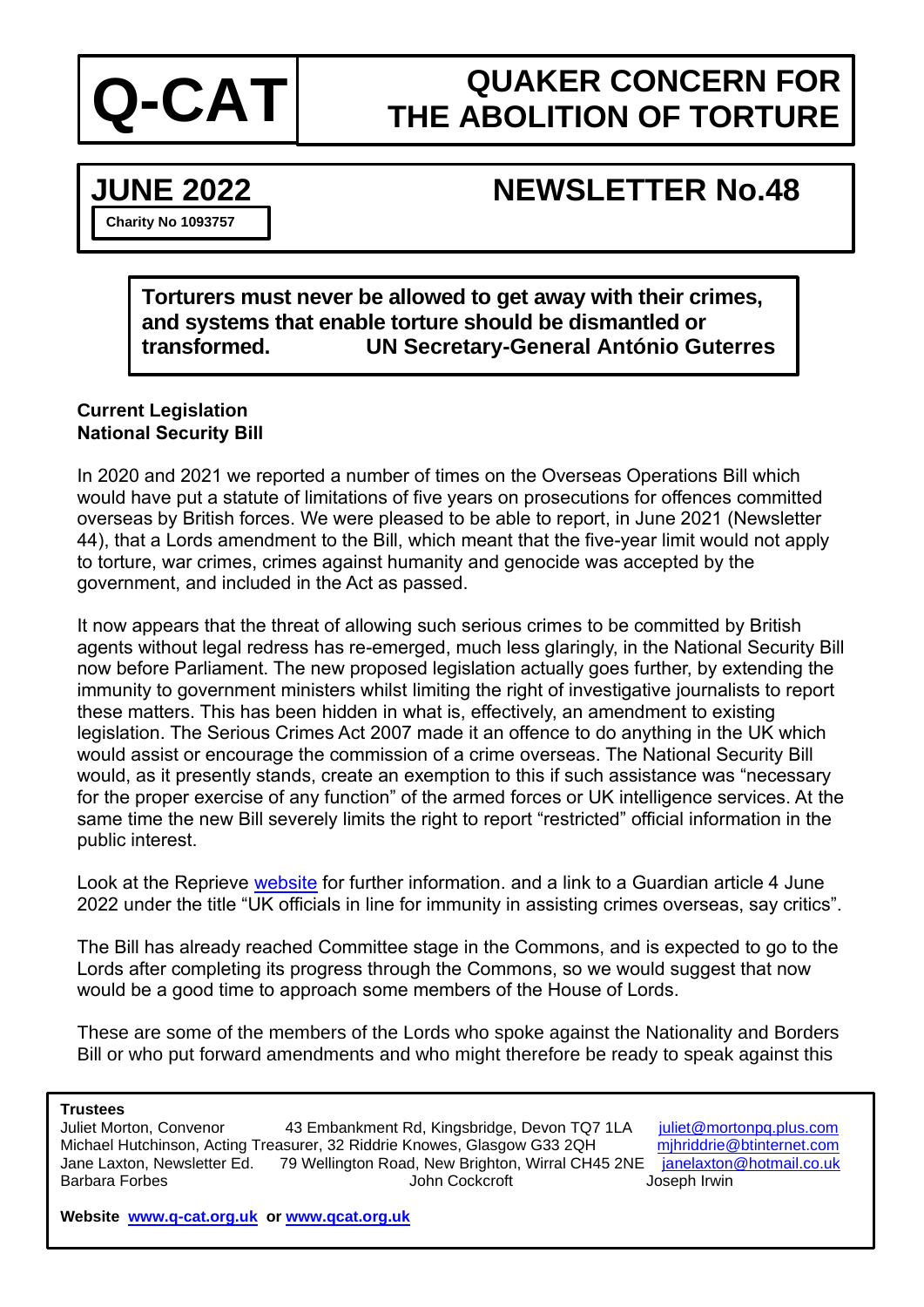Bill too. Please consider writing to one or more of them or to others with whom you have contact. Details of their full names and contact details can be found [here.](https://www.parliament.uk/business/lords/whos-in-the-house-of-lords/get-in-touch-with-members/) Postal contact: House of Lords London SW1A 0PW Lords Labour: Boateng, Chakrabati, Coaker, Dubs, Kennedy, Rooker Conservative: Cormack, Kirkhope Lib-Dem: Paddick, Sheehan Crossbench: Brown, Judge, Stern Bishops: Dover, Durham, London, Sentamu

#### **Northern Ireland Legacy (Troubles and Reconciliation) Bill**

Q-CAT has been working behind the scenes on this and, with other bodies, has made a submission. We will give you further details when this has been considered.

As reported on the ITV news [website](https://www.itv.com/news/2022-06-07/troubles-legacy-bill-cannot-be-made-compatible-with-human-rights) 7/6/22 this Bill envisages offering immunity from prosecution to people who are deemed to have co-operated with the information retrieval body. Criminal prosecutions could still take place for those that do not.

It seeks to establish an Independent Commission for Reconciliation and Information Recovery (ICRIR) to review deaths and other incidents. However, the tweaked bill has been opposed by the majority of victims groups and political parties.

Alyson Kilpatrick, Northern Ireland Human Rights Commissioner, giving evidence to the Northern Ireland Affairs Committee on the Bill recently said the main aim is to channel all investigations, prosecutions, civil claims, inquests and police complaints into one body, and expressed concern the investigations are being turned into reviews. She also voiced concern at the lack of distinction between crimes a person can be granted immunity for, including murder, kidnap, rape and torture.

"What it also means is police will be prevented from investigating, the courts will be prevented from ruling, prosecutions will be prevented … that is a very substantial interference with the rule of law and with everything the UK has signed up to," she told MPs. "On its face, it clearly isn't (human rights compliant): it's clearly in breach of the Human Rights Act."

#### **UN International Day in Support of Victims of Torture 26th June**

This is an important day in the global fight against torture. It was on this day the landmark UN Convention against Torture came into force, enshrining in a treaty that freedom from torture, like the right to life and protection from slavery, is an absolute right, with exceptions not even permitted in cases of war or a state of emergency.

On 26 June we express our solidarity with, and support for, the thousands of victims and survivors of torture and their families who have endured such suffering. We also reaffirm our collective resolve to end this inhuman practice. Sadly, almost 35 years after the Convention against Torture entered into force, torture is still prevalent in too many countries, including many that have ratified the Convention.

An Interfaith service in solidarity with torture survivors will be held at 3 pm on Sunday 26<sup>th</sup> June at St. James's Piccadilly London supported by REDRESS. Details and to book [here.](https://redress.org/news/solidarity-in-support-of-torture-survivors-on-26-june/)

Locally this could be an opportunity to highlight to your Meeting or group on that Sunday, that the practice of torture is still thriving worldwide and causes damage to so many people, despite its absolute prohibition under international law. You might also add that this has long been a concern of Quakers and that Q-CAT, on behalf of Quakers, is doing its best as part of the campaign against this iniquitous practice.